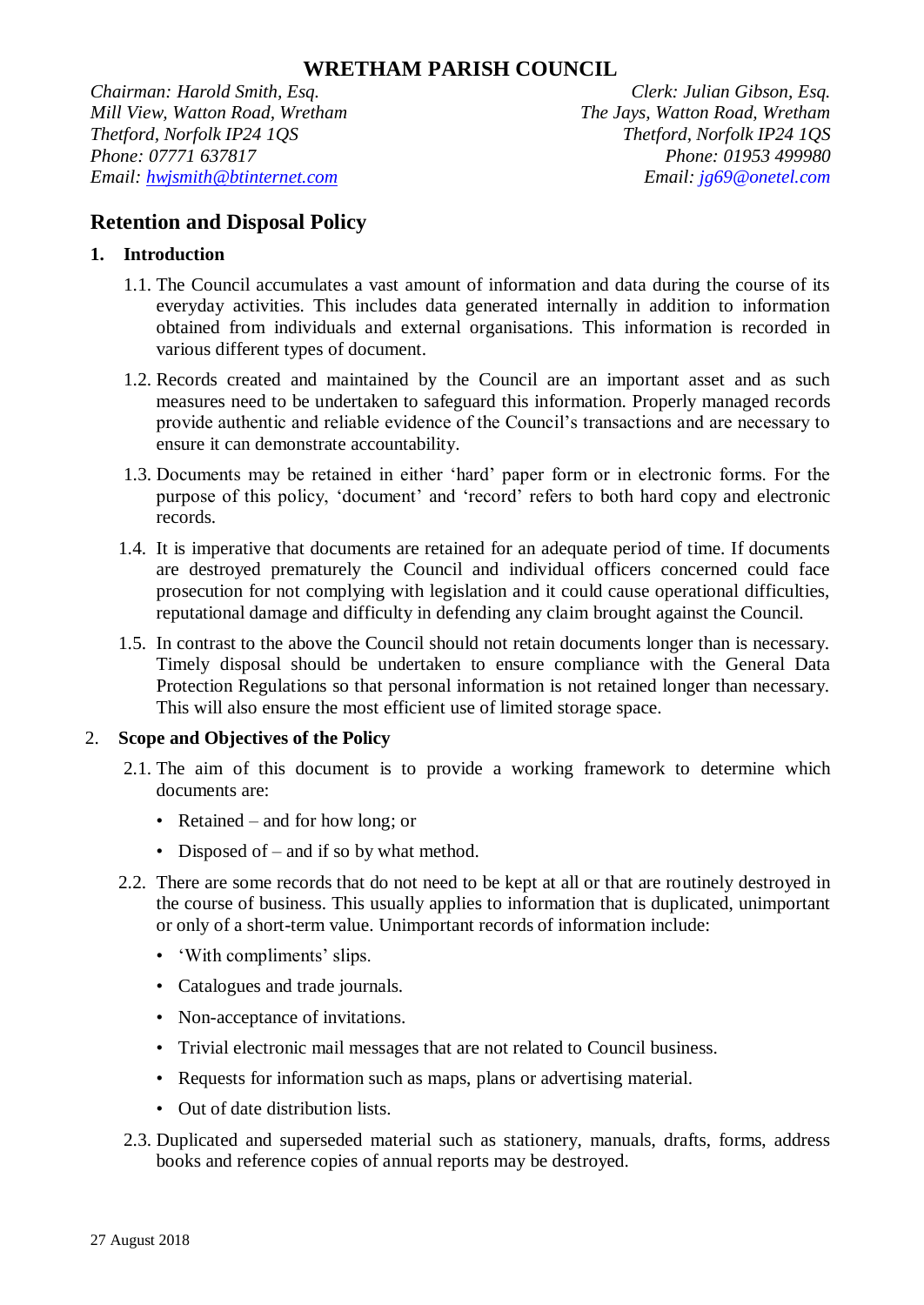2.4. Records should not be destroyed if the information can be used as evidence to prove that something has happened. If destroyed the disposal needs to be undertaken as prescribed under the Data Protection Act 2018.

## 3. **Roles and Responsibilities for Document Retention and Disposal**

- 3.1. Councils are responsible for determining whether to retain or dispose of documents and should undertake a review of documentation at least on an annual basis to ensure that any unnecessary documentation being held is disposed of as prescribed under the Data Protection Act 2018.
- 3.2. Councils should ensure that all employees are aware of the retention/disposal schedule.

## **4. Document Retention Protocol**

- 4.1. Councils should have in place an adequate system for documenting the activities of their service. This system should take into account the legislative and regulatory environments to which they work.
- 4.2. Records of each activity should be complete and accurate enough to allow employees and their successors to undertake appropriate actions in the context of their responsibilities to:
	- Facilitate an audit or examination of the business by anyone so authorised.
	- Protect the legal and other rights of the Council, its clients and any other persons affected by its actions.
	- Verify individual consent to record, manage and record disposal of their personal data.
	- Provide authenticity of the records so that the evidence derived from them is shown to be credible and authoritative.
- 4.3. To facilitate this the following principles should be adopted:
	- Records created and maintained should be arranged in a record-keeping system that will enable quick and easy retrieval of information under the Data Protection Act 2018.
	- Documents that are no longer required for operational purposes but need retaining should be placed at the Norfolk Record Office.
- 4.4. The Retention Schedule in *Appendix A: List of Documents for Retention or Disposal* provide guidance on the recommended minimum retention periods for specific classes of documents and records. These schedules have been compiled from recommended best practice from recommended best practice from recognised sector bodies NALC and SLCC.
- 4.5. Whenever there is a possibility of litigation, the records and information that are likely to be affected should not be amended or disposed of until the threat of litigation has been removed.

#### **5. Document Disposal Protocol**

- 5.1. Documents should only be disposed of if reviewed in accordance with the following:
	- Is retention required to fulfil statutory or other regulatory requirements?
	- Is retention required to meet the operational needs of the service?
	- Is retention required to evidence events in the case of dispute?
	- Is retention required because the document or record is of historic interest or intrinsic value?